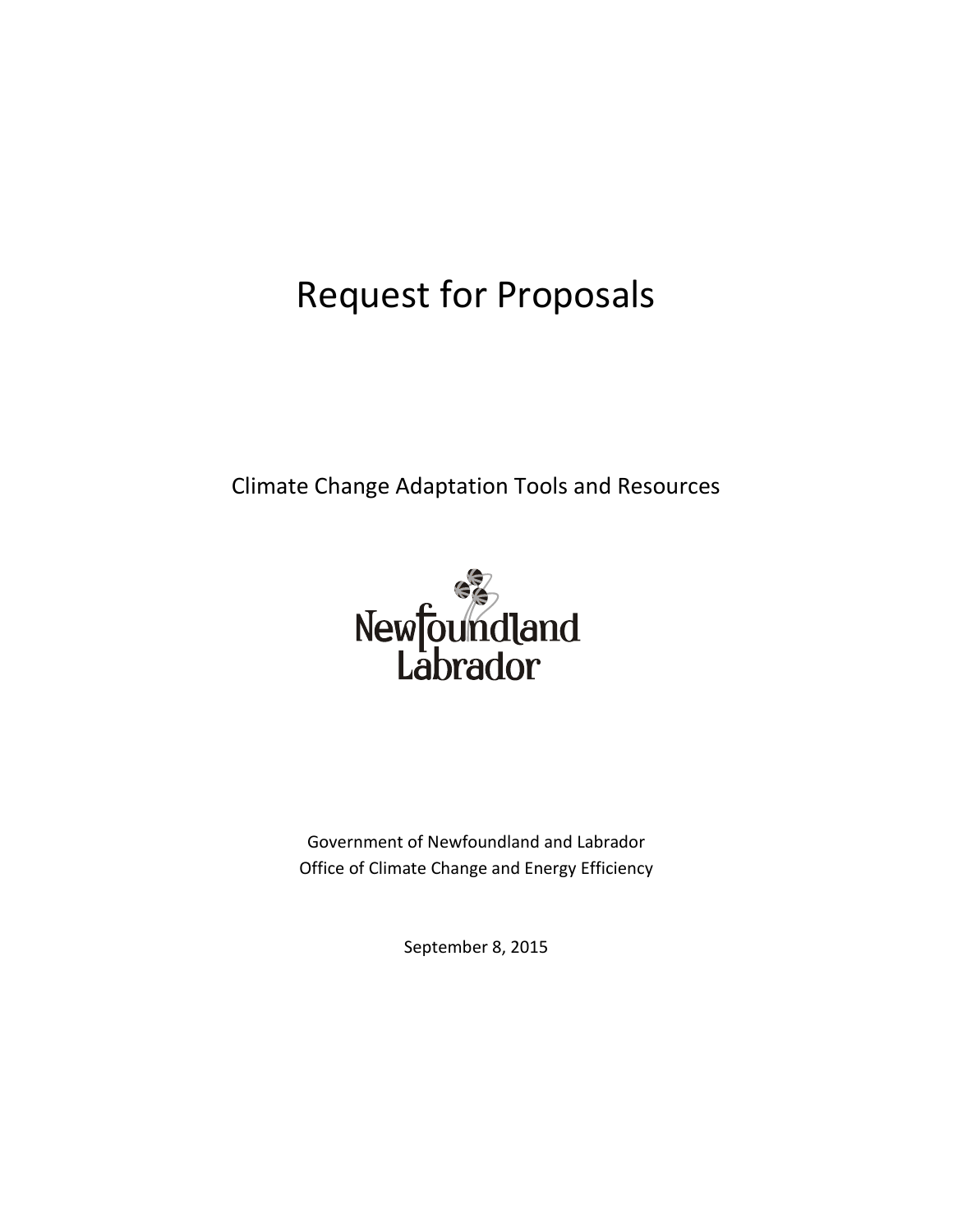# <span id="page-1-0"></span>**Table of Contents**

| 1.0                                                                                              |  |  |  |
|--------------------------------------------------------------------------------------------------|--|--|--|
| 2.0                                                                                              |  |  |  |
| 3.0                                                                                              |  |  |  |
| 4.0                                                                                              |  |  |  |
| 5.0                                                                                              |  |  |  |
| 6.0                                                                                              |  |  |  |
| 6.1                                                                                              |  |  |  |
| 7.0                                                                                              |  |  |  |
| 8.0                                                                                              |  |  |  |
| 9.0                                                                                              |  |  |  |
| 10.0                                                                                             |  |  |  |
| 11.0                                                                                             |  |  |  |
| 12.0                                                                                             |  |  |  |
| 13.0                                                                                             |  |  |  |
| 14.0                                                                                             |  |  |  |
|                                                                                                  |  |  |  |
| Annex B: Protocols for Security of Government Information on Technology Assets of Consultant  12 |  |  |  |
|                                                                                                  |  |  |  |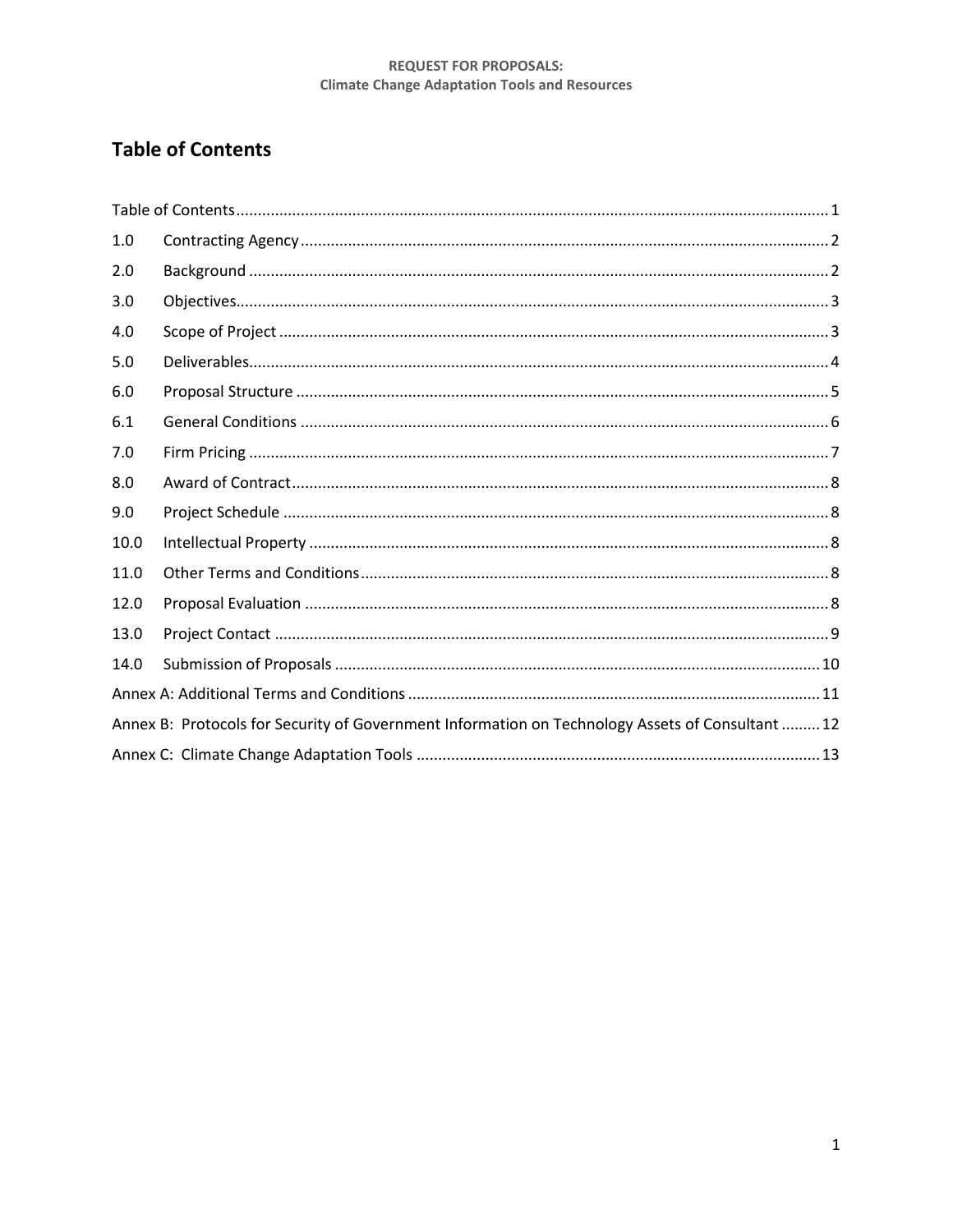# <span id="page-2-0"></span>**1.0 Contracting Agency**

For the purposes of this Request for Proposals (RFP), the Government of Newfoundland and Labrador's Office of Climate Change and Energy Efficiency will be the Contracting Agency. The Office of Climate Change and Energy Efficiency (CCEE) will be referred to as "the Client" in this RFP.

# <span id="page-2-1"></span>**2.0 Background**

In the 2011 Climate Change Action Plan, Government recognized that "climate change is one of the most pressing issues facing Newfoundland and Labrador". As such, one of the overarching goals of the Action Plan was to "enhance Newfoundland and Labrador's resilience to the impacts of climate change".

Climate change will impact Newfoundland and Labrador in a number of significant ways, including more extreme weather, increased temperatures, increased precipitation, higher sea levels and storm surges. This could lead to impacts such as more flooding in areas already prone to flooding, flooding in new areas, greater coastal erosion, reduced ice conditions in the north, and unstable and thawing permafrost. Climate change therefore presents significant challenges to the province and, as such, needs to be a critical consideration in infrastructure, land use planning and development decisions.

The Government of Newfoundland and Labrador is seeking to support key decision-makers, such as municipalities, government departments responsible for infrastructure and planning, and private sector companies and industry associations, to incorporate these important climate change considerations into their decision-making processes with a view to ensuring any risks to infrastructure, economic activity and communities are mitigated as far as possible, and resilience to adverse climate impacts is enhanced.

One of the key approaches being taken is the development and dissemination of a variety of information products and tools. A number of these have been developed by Government and are tailored to this province, including precipitation intensity-duration-frequency (IDF) curves, climate change flood risk mapping, data on coastal erosion, a hurricane flood alert system, improved access to historic local climate data, information on sea-level rise around the province, and a guide to assist communities to assess their vulnerability to climate change (see Annex C for more information). In addition to these resources, other tools and resources have been, or are being, developed by other organizations, including the pioneering work on assessing the vulnerability of archaeological sites led by Memorial University of Newfoundland, and work to assess the economic cost of climate impacts on communities being advanced by the Atlantic Provinces in partnership with Natural Resources Canada. As well as the development of information products and tools, initiatives have also been taken to raise awareness and understanding of the issues and to build capacity among key stakeholders.

While these information products and tools are valuable assets in informing decision-making in the province, the extent to which they are being used by decision-makers is unclear. As the maximum benefit of these tools rests with their widespread use by decision-makers, it is important to assess the extent to which these tools are utilized, understand any barriers to their utilization, determine ways to increase uptake, identify any gaps in provision, and to assess how best to raise awareness and build capacity among key stakeholders. This will help to enhance the province's capacity to improve resilience to climate impacts by supporting the integration of climate change adaptation considerations into key decisions.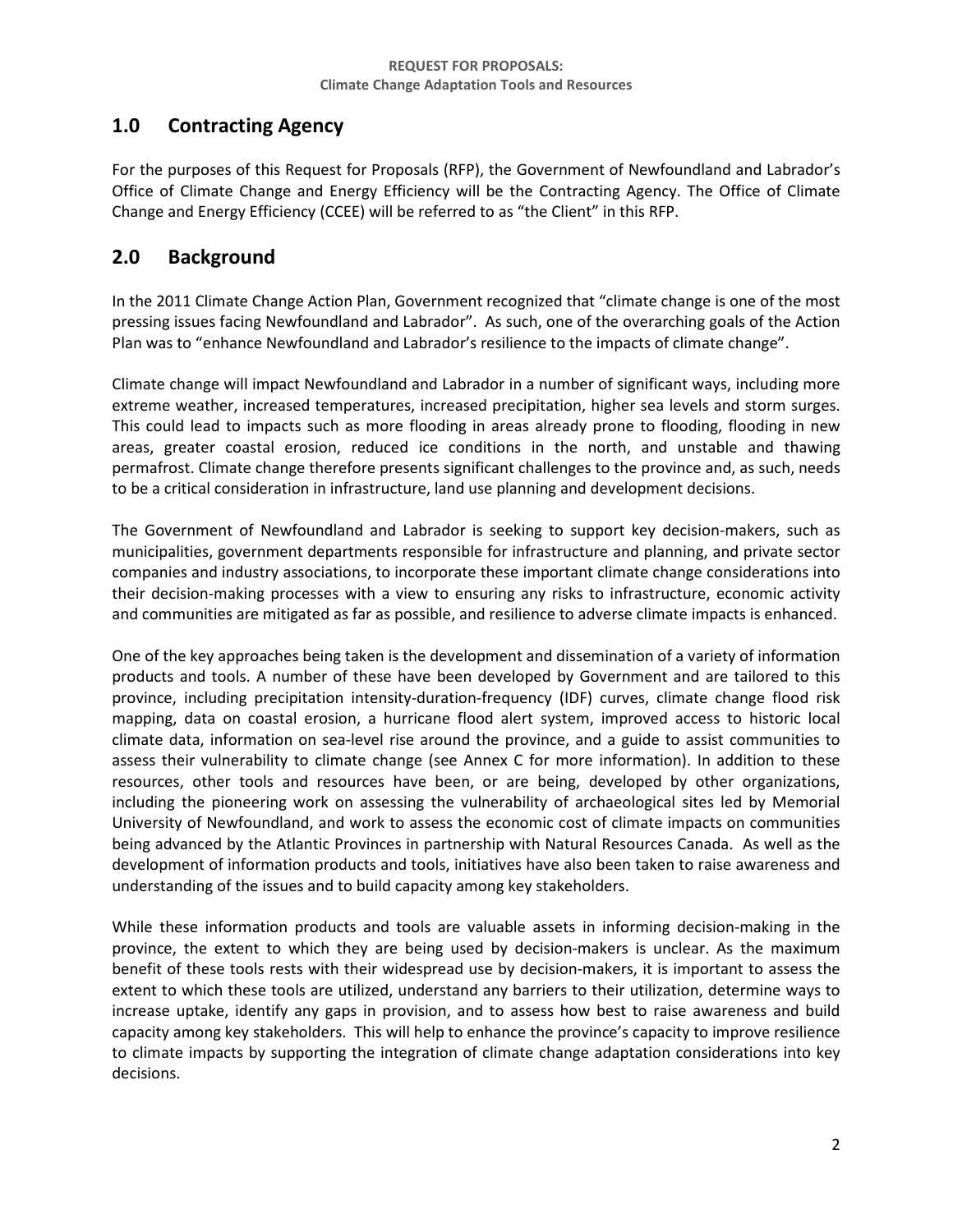The three key stakeholders that are expected to be the primary users of the information products and tools outlined above include (1) departments within the Government of Newfoundland Labrador that are responsible for infrastructure decisions and planning, (2) municipalities, particularly those that have the capacity for infrastructure and asset management planning (including Municipalities Newfoundland and Labrador), and (3) private consulting companies and industry associations that engage in infrastructure, land use planning and development decision-making processes. On an indirect basis, post-secondary institutes are also a user of the information products from a knowledge development perspective.

# <span id="page-3-0"></span>**3.0 Objectives**

The objectives of this RFP are to:

- 1) Improve understanding of the uptake of existing climate change adaptation information products and tools with key stakeholders groups, including reasons for uptake, barriers to uptake, and gaps in provisions;
- 2) Identify ways in which government can increase the province's resilience to climate impacts through influencing decision-making, including through increasing the uptake of climate change information products and tools; and,
- 3) Understand the training needs and requirements for identified stakeholders on climate change adaptation information products and tools to meet their needs and enhance their capacity to understand and adapt to climate change, through the development of a detailed syllabus of the content, duration and structure of the training program.

# <span id="page-3-1"></span>**4.0 Scope of Project**

The successful consultant will:

- 1. Complete a project plan for approval by CCEE which will cover the timing of key milestones as well as a plan for engaging key stakeholders, which will include, at a minimum, the following:
	- a. The proposed list of stakeholders to be engaged. The stakeholders must include government departments, municipalities, private sector consulting companies and industry associations involved with infrastructure, land-use planning and development decision-making processes. It must include representation from all regions of the province and must occur on a face-to-face basis, where feasible. The list must be approved by the Client and include a minimum of:
		- i. Ten municipalities plus Municipalities Newfoundland and Labrador, with engagement priority given to municipalities that have capacity for infrastructure and asset management planning;
		- ii. Four sessions with officials from the provincial government (these will be organized by the Client);
		- iii. Ten private consulting companies and industry associations that engage in infrastructure, land use planning and development decision-making processes;
	- b. The schedule for engaging stakeholders;
	- c. The format and questions that will be used to solicit input from stakeholders (i.e., a detailed description of the approach and methods to be used and the lines of enquiry); and
	- d. A list of materials that will be used.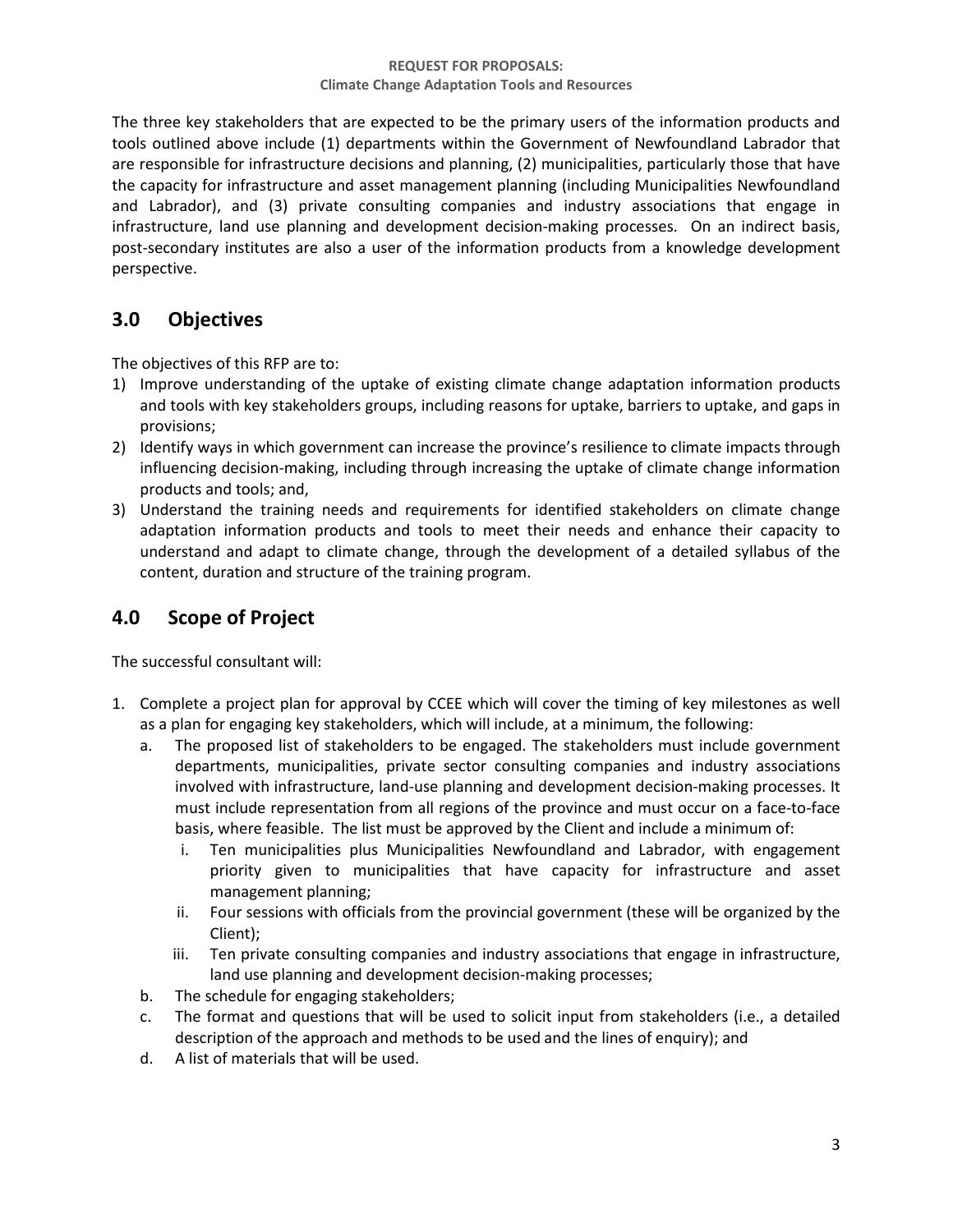### **REQUEST FOR PROPOSALS:**

### **Climate Change Adaptation Tools and Resources**

- 2. Engage with local stakeholders to assess their current use of climate change adaptation information products and tools based on agreed-upon approach in Section 4.0, item 1. This will include:
	- a. Engaging with stakeholders to assess, at a minimum, the following questions:
		- i. Which products/tools are currently being used and why,
		- ii. The ways in which the products/tools are being used,
		- iii. Which tools would be helpful for planning but are not being used, and what would be needed to generate uptake,
		- iv. The barriers to use of products/tools,
		- v. The format for products/tools that would ensure accessibility and usability,
		- vi. Any current gaps in the products/tools and why these gaps should be addressed, and
		- vii. What would increase the use of the products/tools.

The consultant may recommend other questions to include but must be able to show that these questions will clearly contribute to the delivery to the objectives in this RFP.

- b. Preparing a report on the key findings for approval by the Client. The report will include key findings of the questions outlined in Section 4.0, item 2.a as well as recommendations on ways to improve uptake of products/tools.
- 3. Develop a comprehensive approach for training for identified stakeholders, and other professionals, on the use of climate change adaptation information products and tools as it relates to infrastructure, land use planning and development decision-making processes. This approach will be informed by stakeholder engagement as described in Section 4.0, item 2.b. This will include:
	- a. Preparing detailed options for content, duration and structure to be reviewed and approved by the Client. The options will address the following points, at a minimum:
		- i. The number of modules in the training program,
		- ii. The topics for each module,
		- iii. Examples of materials that can be used for each module, and
		- iv. The format of training (e.g. webinars, classroom, etc.); and
	- b. Recommendations for training roll-out.

To undertake this work, the consultant must demonstrate knowledge of and experience working on climate change adaptation as well as experience successfully working with or engaging communities in Newfoundland and Labrador.

The consultant will work closely with CCEE in undertaking this work with weekly teleconferences and a kick-off meeting, as well as meetings/teleconferences to discuss key deliverables as needed.

# <span id="page-4-0"></span>**5.0 Deliverables**

This project will include five deliverables. Expected timelines for this project are provided in Section 9.0. The deliverables for the project are as follows:

1. **Detailed Project Plan** – Once the project has been awarded, an in-person kick-off meeting will be held with the successful Consultant. Following the meeting, the consultant will deliver a project plan which will include the timing of key milestones and a plan for consultations, as outlined in Section 4.0, item 1.a. This project plan must be approved by the Client.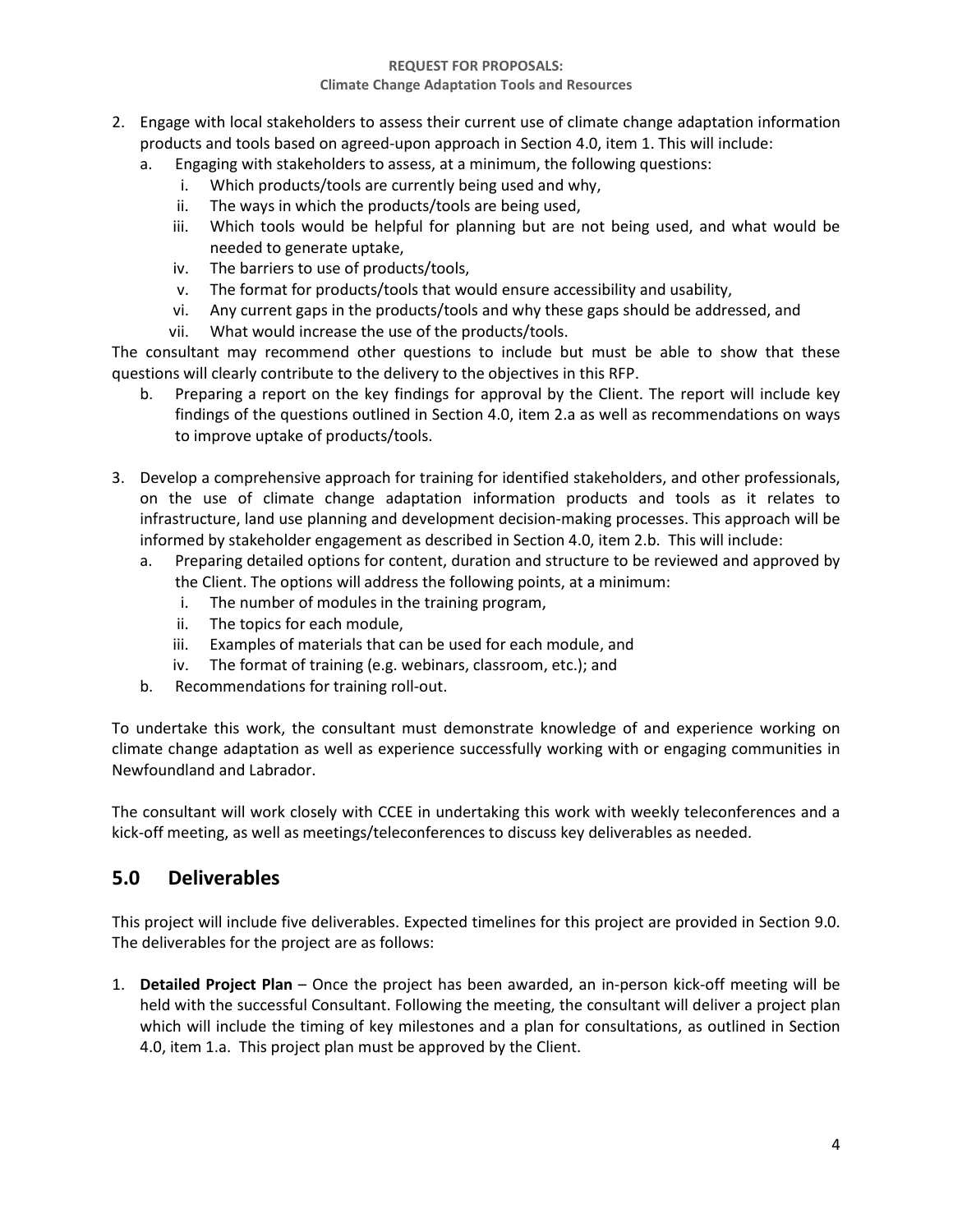- 2. **Draft report on key findings of stakeholder engagement, including recommendations**  The successful Consultant will deliver an acceptable draft version of the findings of stakeholder engagement, as per the requirements of Section 4.0, items 1 and 2, including recommendations on ways to improve the uptake of climate change tools and information products. This draft must be revised to reflect the Client's feedback.
- 3. **Final report on key findings of stakeholder engagement, including recommendations**  The successful Consultant will deliver the final version of the draft report (deliverable 2) that incorporates the Client's feedback.
- 4. **Draft report outlining options for a training program, including recommendations for roll-out**  The successful Consultant will deliver draft options for a training program as described in Section 4.0, item 3. This draft must be revised to reflect the Client's feedback.
- 5. **Final report outlining options for a training program, including recommendations for roll-out**  The successful Consultant will deliver the final version of the draft report (deliverable 4) that incorporates the Client's feedback.

Any written, numerical or presentation-style material must be provided using Microsoft Office products.

# <span id="page-5-0"></span>**6.0 Proposal Structure**

Respondents to this RFP are requested to structure their proposals using the following headings:

| The Introduction should introduce and briefly explain the Consultant, its<br>The Introduction should also include details on the Consultant's demonstrated<br>knowledge of climate change adaptation, local knowledge of the province and<br>opportunities and challenges related to climate change, and experience of<br>successfully working with or engaging communities in Newfoundland and |
|-------------------------------------------------------------------------------------------------------------------------------------------------------------------------------------------------------------------------------------------------------------------------------------------------------------------------------------------------------------------------------------------------|
|                                                                                                                                                                                                                                                                                                                                                                                                 |
|                                                                                                                                                                                                                                                                                                                                                                                                 |
|                                                                                                                                                                                                                                                                                                                                                                                                 |
| The Consultant must demonstrate their knowledge of climate change and<br>increasing knowledge, as well as awareness and understanding of the local                                                                                                                                                                                                                                              |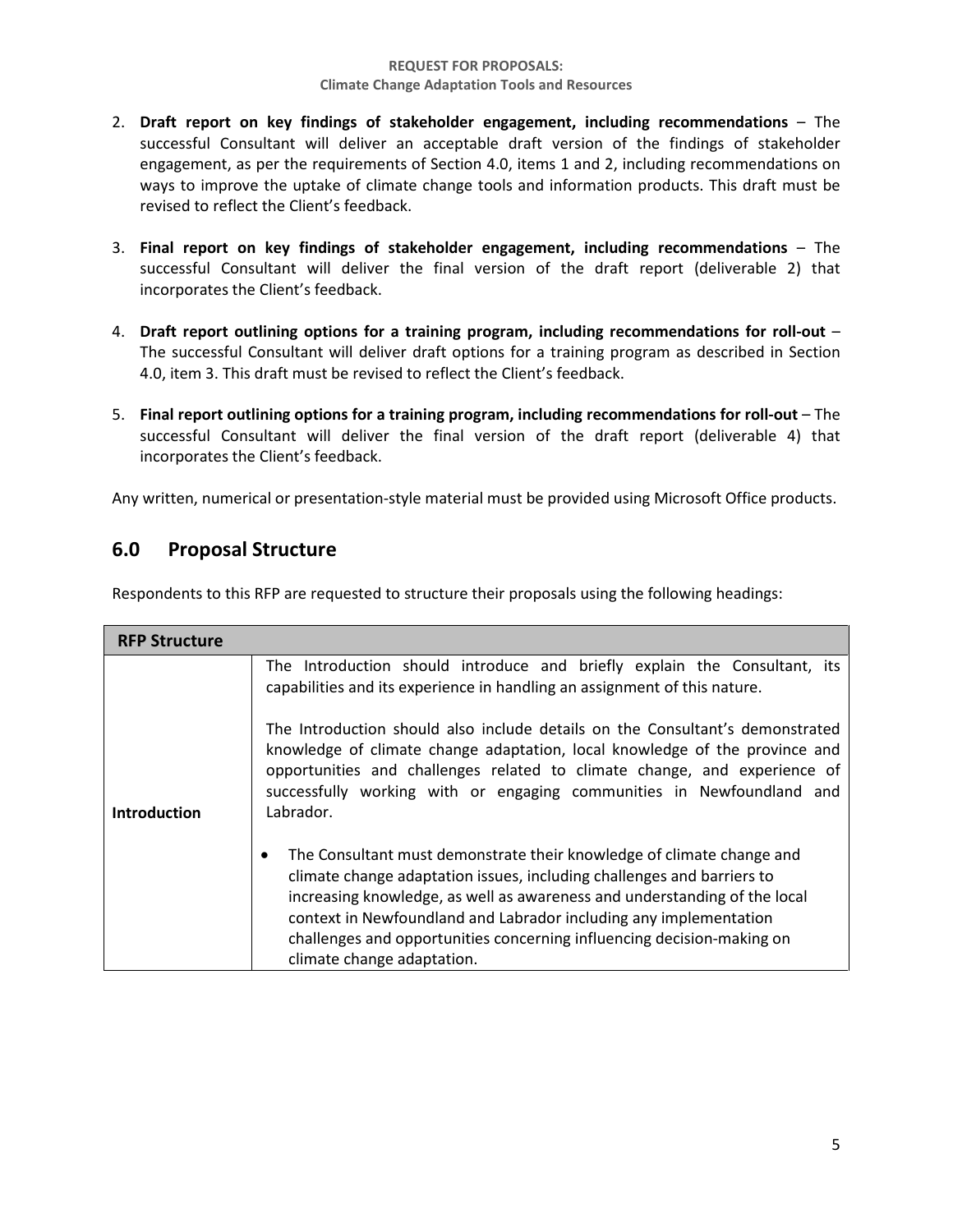|                                                                     | This section should explain the Consultant's understanding and interpretation of<br>the objectives and requirements of this project.                                                                                                                               |  |  |
|---------------------------------------------------------------------|--------------------------------------------------------------------------------------------------------------------------------------------------------------------------------------------------------------------------------------------------------------------|--|--|
| Understanding of<br>the Issue &<br><b>Project Proposal</b>          | The project proposal must include:<br>A listing and description of the major tasks to complete the work, using this<br>RFP as a guide;                                                                                                                             |  |  |
|                                                                     | A description of methods to be used;<br>$\bullet$<br>A listing of data and other sources to be used in the project;<br>$\bullet$<br>A project plan and project schedule; and,<br>$\bullet$<br>Summary of any travel requirements required to complete the project. |  |  |
| <b>Cost Proposal</b>                                                | The Cost Proposal should include detailed summary costs and expected travel<br>costs. Travel costs will only be reimbursed for actual travel incurred.                                                                                                             |  |  |
|                                                                     | This section should include an overview of corporate and, as appropriate,<br>academic, qualifications, including any similar work experience. Samples of<br>previous work are encouraged.                                                                          |  |  |
| <b>Summary of</b><br><b>Qualifications and</b><br><b>Experience</b> | Short-form résumés should be included for key personnel that will be involved in<br>the project. This should be no longer than one page per person and reference<br>education and experience involved in similar projects.                                         |  |  |
|                                                                     | Note that an overview of any individual or company that is sub-contracted to<br>complete aspects of the project must also be provided.                                                                                                                             |  |  |

### <span id="page-6-0"></span>**6.1 General Conditions**

This RFP is not subject to the *Public Tender Act*.

Verbal information or representations shall not be binding on the Client. Only written changes, alterations, modifications or clarifications are binding. In order to be valid, all such changes, alterations, modifications or clarifications shall be issued in the form of addenda and all such addenda shall become a part of this RFP.

The proposal of the successful Consultant will form part of any resultant Contract Agreement by attachment and incorporation by reference. Claims made in the proposal will constitute contractual commitments. Any provision in the proposal may be included in the resultant Contract as a direct provision thereof. The successful Consultant, as a condition of submitting its proposal, accepts a customized contract will be negotiated. The Client will not be responsible for any legal costs associated with contract development. The Client reserves the right, in its sole discretion, to accept or reject any or all proposals received or to cancel this process at any time after issuance, and may choose to accept or reject or award in respect of all or part of any proposal.

Any resultant Contract from this RFP shall be governed by the laws of the province of Newfoundland and Labrador. It shall be issued in the name of the successful Consultant exactly as that successful Consultant's personal or corporate name is stated in the RFP response document. Funds payable for materials delivered pursuant to any resultant Contract shall be paid only to the Consultant who is so listed as party to any resultant Contract. Only legal registered names of Consultants are acceptable.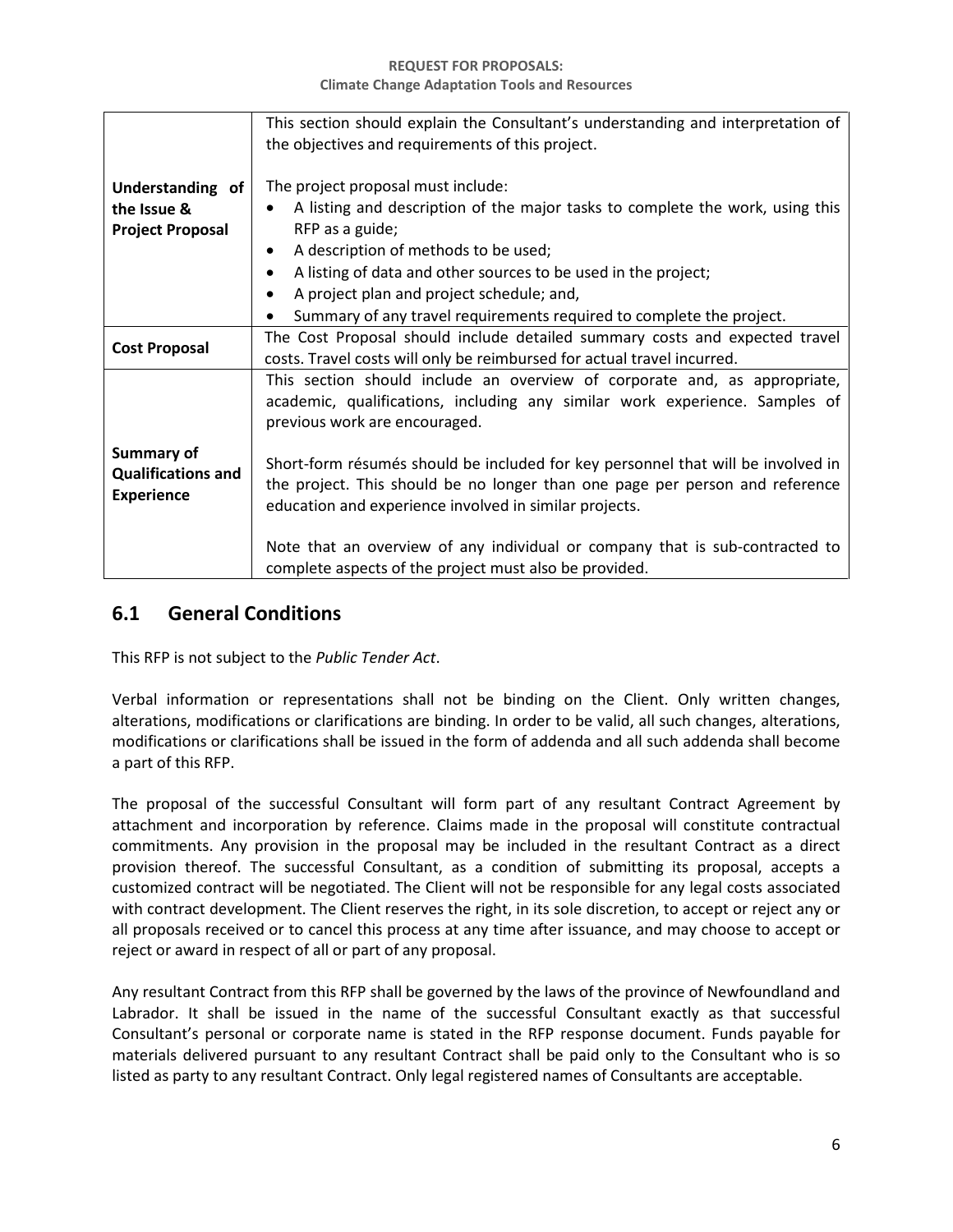Any resultant contract from this RFP may be subject to proactive public disclosure.

All documents and other records in the custody or under the control of some or all of the Government or its representatives may be subject to the *Access to Information and Protection of Privacy Act*, 2015, SNL2015 A-1.2. Subject to the provisions of this Act and as required by law, all responses and other documents and other records submitted by a Consultant in connection with this RFP will be considered confidential, and financial and other proprietary information will not be disclosed

Any proposal submitted in response to this RFP shall contain the signature, name and title of the person authorized to sign on behalf of the Consultant.

The responsibility rests with the Consultant to submit a complete proposal, with proper and adequate detail to substantiate all aspects of its proposal. Incomplete proposals shall be deemed to be noncompliant. A complete proposal shall include, but is not limited to:

- **Legal name and status:** The proposal shall state the correct legal name and legal status of the proposing entity and the correct mailing address.
- **Consultant contact:** The name, title, telephone and fax numbers, email address and civic address of a representative who may be contacted for clarification or other matters relating to the proposal.
- **Content:** The proposal shall be clear, concise, and include sufficient detail for effective evaluation and for substantiating the validity of stated claims. The proposal shall not simply rephrase or restate the requirements in this RFP, but rather shall provide convincing rationale to address how the Consultant intends to meet these requirements.

The successful Consultant must be licensed to conduct business in its own jurisdiction and may be required to produce a certificate of good standing for that jurisdiction.

All terms and conditions will apply to all subcontractors and the Consultant will be responsible for subcontractors' compliance. The Consultant will be responsible for all work done by the subcontractors. The Consultant will be responsible for all damages and will complete any work unfinished by the subcontractors.

# <span id="page-7-0"></span>**7.0 Firm Pricing**

All prices quoted shall include Harmonized Sales Tax (HST), must be in Canadian currency, and shall remain firm until completion. No contract containing price escalations will be accepted prior to the anticipated completion date set forth in this RFP.

All bidders should clearly detail their cost breakdown in their proposal and explain how these costs would deliver value and superior end products to the Client.

Bids will be considered based on their own merits. Properly completed proposals that comply with Section 6.1 will be evaluated according to the formula outlined in Section 12.0.

The total value of this contract is not anticipated to exceed \$50,000, excluding HST.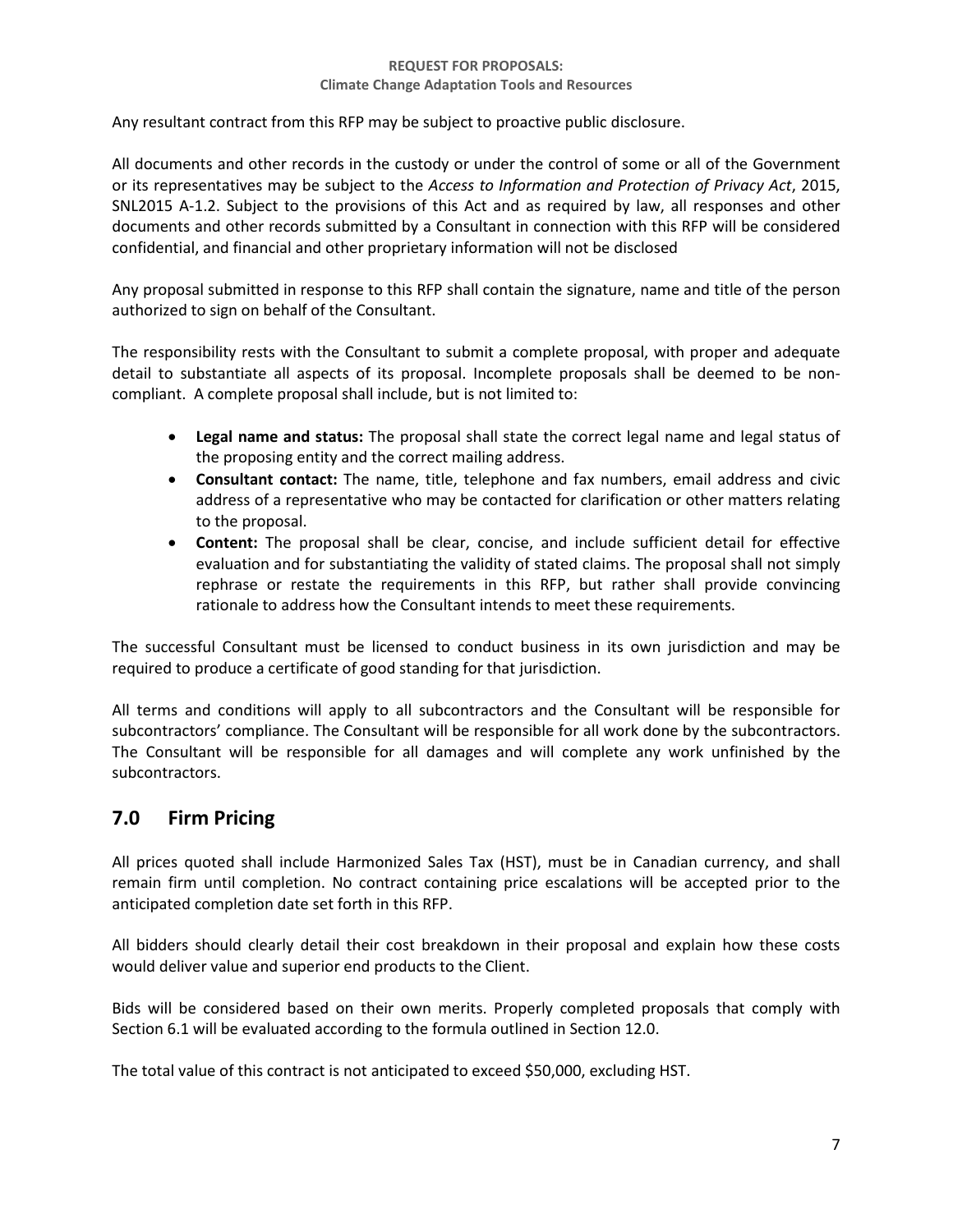# <span id="page-8-0"></span>**8.0 Award of Contract**

The contract will be awarded by the Client based upon the results of an evaluation of submitted proposals. The Client will notify the successful Consultant in writing. Those that are not successful will receive notification as soon as possible once the contract has been accepted and finalized. The Client reserves the right not to explain in detail why bidders were not selected.

### <span id="page-8-1"></span>**9.0 Project Schedule**

The project schedule should assume an approximate start date of October 13, 2015. The estimated timeline for this project is:

| <b>Project Deliverable Dates</b> |                                                                                        |                           |                                                         |  |
|----------------------------------|----------------------------------------------------------------------------------------|---------------------------|---------------------------------------------------------|--|
|                                  | <b>Deliverable</b>                                                                     | <b>Estimated Due Date</b> | <b>Estimated Progress</b><br>Payment to the Consultant* |  |
| $\mathbf{1}$                     | Detailed Project Plan                                                                  | October 30, 2015          |                                                         |  |
|                                  | Draft report on key findings from stakeholder<br>engagement, including recommendations | January 8, 2016           | 10%                                                     |  |
| 3                                | Final report on key findings from stakeholder<br>engagement, including recommendations | February 1, 2015          | 30%                                                     |  |
| 4                                | Draft report on options for training program,<br>including recommendations on roll-out | February 1, 2016          | 30%                                                     |  |
| 5                                | Final report on options for training program,<br>including recommendations on roll-out | March 4, 2016             | 30%                                                     |  |

\* Payments will be provided only once the Client is satisfied with the deliverable, and not when a draft is initially delivered. All work must be completed to the Client's satisfaction no later than March 31, 2016.

# <span id="page-8-2"></span>**10.0 Intellectual Property**

Any intellectual property that is developed as a result of this project, including all data, specifications, concept plans, designs, rationales, presentation materials and technical reports and related information produced by the Consultants in completing this work shall be vested with CCEE. The Consultant shall deliver all files and documentation for this project to CCEE upon its completion and shall securely destroy all files and documentation on hand.

# <span id="page-8-3"></span>**11.0 Other Terms and Conditions**

Additional terms and conditions relating to this RFP are provided in Annex A.

### <span id="page-8-4"></span>**12.0 Proposal Evaluation**

The Client will evaluate the proposals according the following criteria, which reflects the information contained in Section 6.0 of this RFP:

| <b>Selection Criteria</b> |          |           |
|---------------------------|----------|-----------|
|                           | Criteria | Weighting |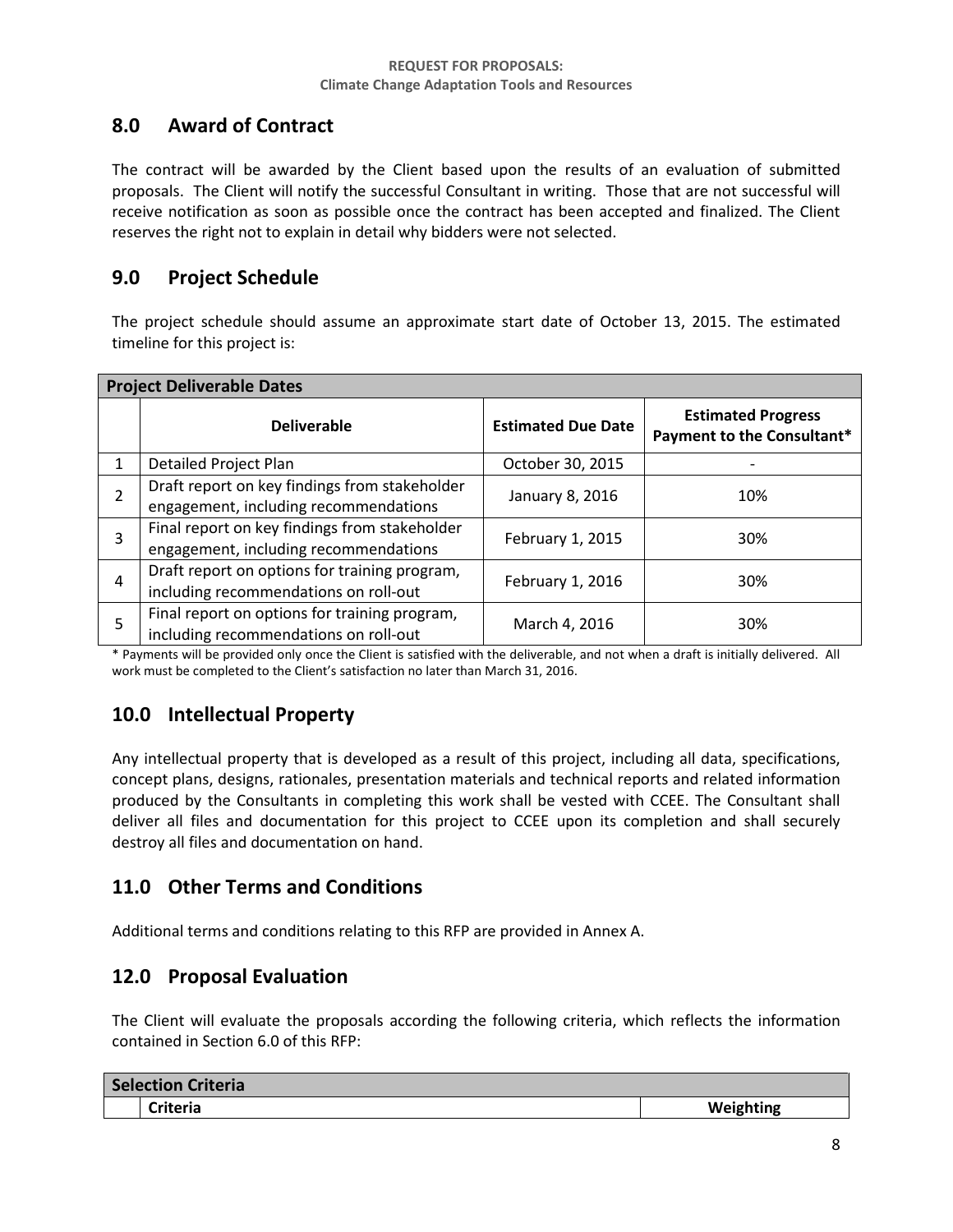| Understanding of the Issue & Project Proposal | 40% |
|-----------------------------------------------|-----|
| Qualifications and Experience                 | 35% |
| Cost Proposal                                 | 25% |

# <span id="page-9-0"></span>**13.0 Project Contact**

The Consultant will be working with CCEE throughout this project. CCEE will be the project manager and act as the Consultant's primary contact throughout the project. All project deliverables shall be supplied to CCEE for approval.

The contact for this project, including any questions or concerns relating to this RFP, is:

Gerald Crane, Director of Research and Analysis Office of Climate Change and Energy Efficiency Government of Newfoundland and Labrador Confederation Building, West Block, 5th Floor PO Box 8700, St. John's, NL (709) 729-0379 [geraldcrane@gov.nl.ca](mailto:geraldcrane@gov.nl.ca)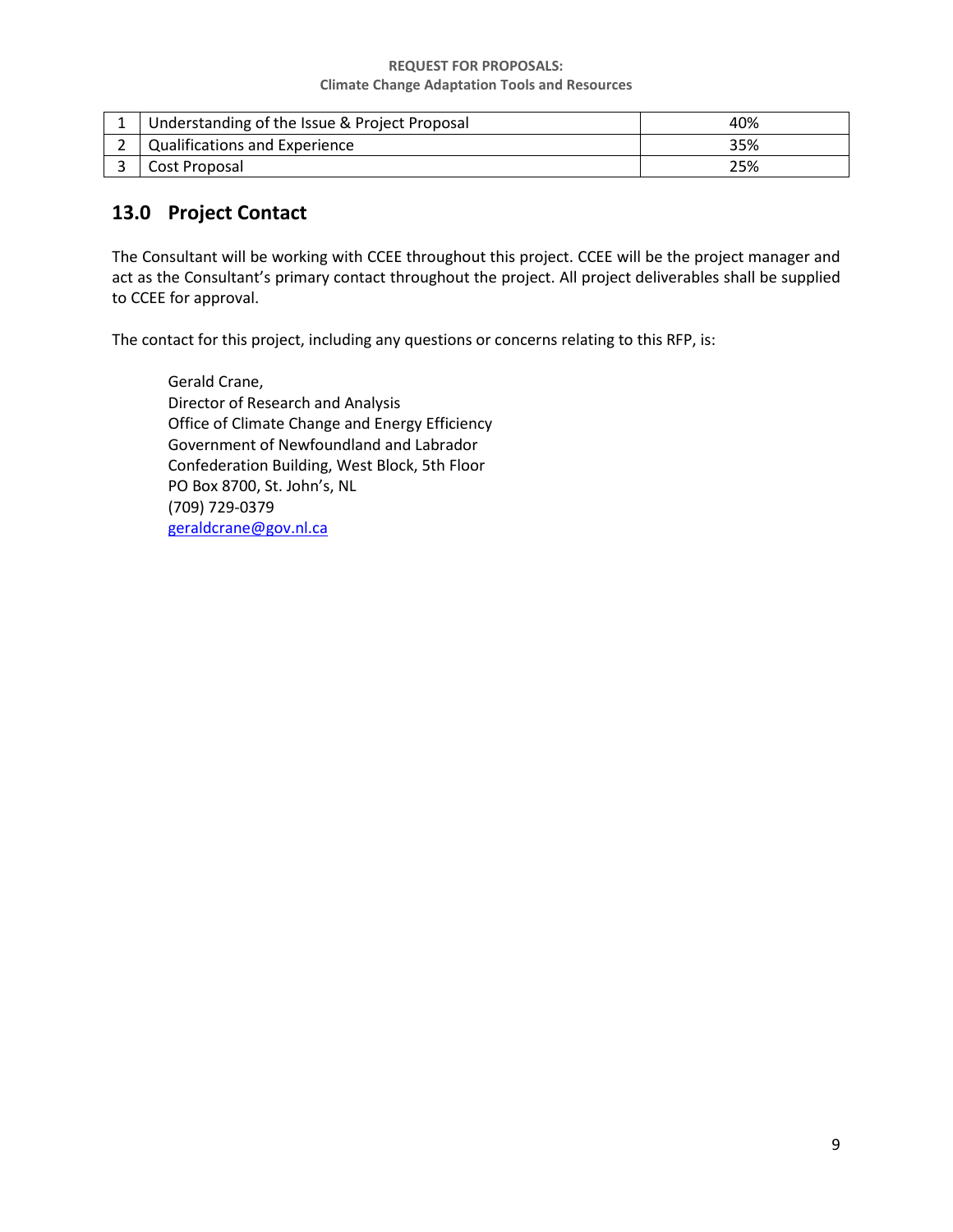# <span id="page-10-0"></span>**14.0 Submission of Proposals**

Proposals must be submitted to the Government Purchasing Agency (30 Strawberry Marsh Road, St. John's, NL, A1B 4R4) and electronically to [climatechange@gov.nl.ca](mailto:climatechange@gov.nl.ca) by September 29, 2015 no later than 3:30pm (NST). Questions will be accepted until noon on September 21, 2015 (NST) with responses issued by 11:00 a.m. on September 24, 2015 (NST).

All changes, alterations, modifications or clarifications shall be issued in the form of addenda and all such addenda shall become a part of this RFP. All addenda that have been issued in relation to this RFP will be available on the Government Purchasing Agency website at [www.gpa.gov.nl.ca/availabletenders.stm](http://www.gpa.gov.nl.ca/availabletenders.stm) or by contacting the Government Purchasing Agency.

Consultants can either access the website at their own discretion for addendum, or may use the registration process available on the site to receive notification of addendum. Consultants are responsible for ensuring that they have received all addenda pertaining to this RFP and shall be deemed to have received same through their submission of proposal in response to this RFP.

Five (5) signed original proposals are required, with a digital copy sent to the email above. Facsimiles are not acceptable and will not be considered. No extensions to the submission date will be considered.

The Contracting Agency will endeavor to contact the successful Consultant within one week (7 days) of the closing date of the RFP.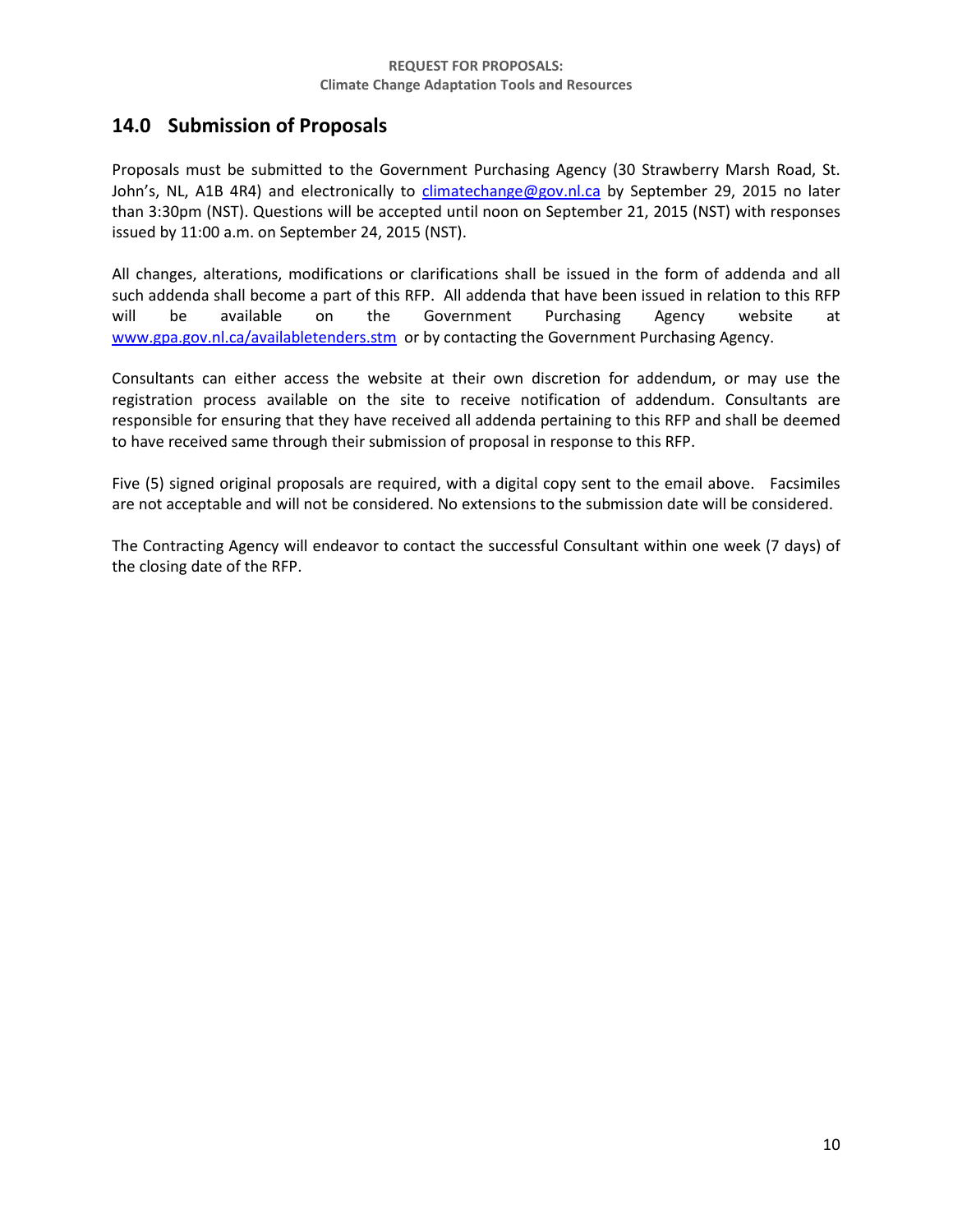### <span id="page-11-0"></span>**Annex A: Additional Terms and Conditions**

**Acceptance of the Proposal** – The Client reserves the right not to accept any proposal. The RFP should not be construed as a contract to purchase services. The Client shall not be obligated in any manner until a written contract relating to an approved proposal has been duly executed. A standard contract will be used.

**Proposal Revisions** – Proposal revisions must be received prior to the RFP submission/closing date and time.

**Financing of Proposals –** All costs associated with the preparation and submission of proposals shall be the sole responsibility of the Consultant.

**Acceptance of RFP Conditions** – Receipt of a proposal will be considered acceptance of the RFP terms and conditions by the Consultant, and will be incorporated into any resultant contract.

**Subcontracting** – The use of subcontracted services must be identified in the written proposal. Prior written approval by the Client is required for the use of subcontracted services.

**Negotiation Delay** – If a written contract cannot be concluded within (15) fifteen days of notification to the successful Consultant, the Client may, at its sole discretion, terminate negotiations with that Consultant and either negotiate a contract with another Consultant of its choice or choose to terminate the RFP process and not enter into a contract with any of the Consultants.

**Media Interviews** – Under no circumstances will any employee or representative of the Consultant consent to or provide any media interviews respecting the contract without specific written permission of the Client.

**Disclaimers/Limitations of Liability** – Neither acceptance of a proposal nor execution of a contract shall constitute approval of any activity that requires any approval, permit or license pursuant to any federal or provincial statute or regulation. It is the responsibility of the Consultant to obtain such prior to commencement of the services under the proposed contract.

**Other Purpose** – This document, or any portion thereof, may not be used for any purpose other than the submission of proposals.

End of Annex A.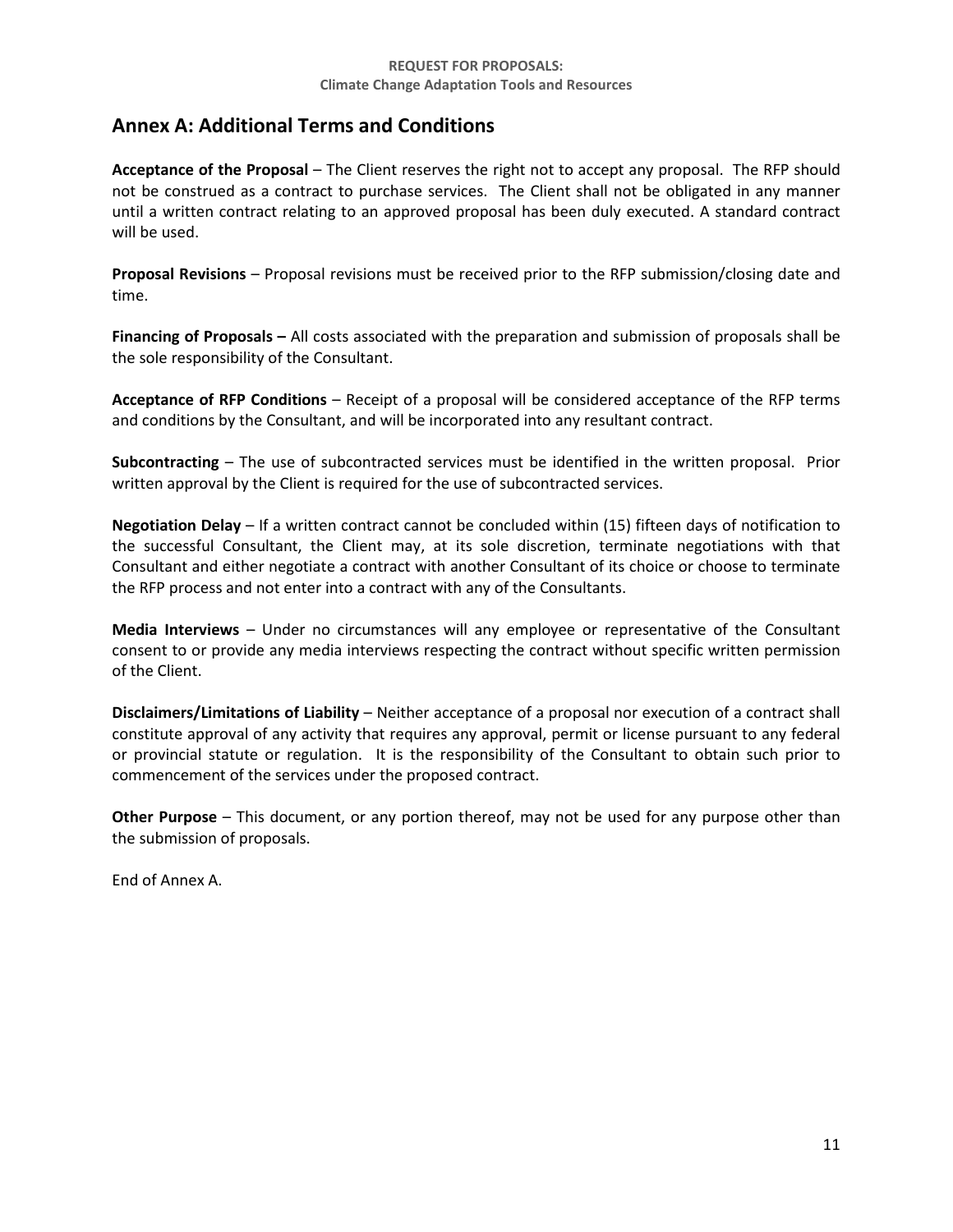# <span id="page-12-0"></span>**Annex B: Protocols for Security of Government Information on Technology Assets of Consultant**

The Consultant should confirm with CCEE whether the Consultant will be required to use information technology resources, including computers, of the Government of Newfoundland and Labrador in the conduct of the work under the contract. The following requirements apply where the Consultant will not be using such assets, but will instead have access to confidential information (including personal information) ("Confidential Information") received from the Government of Newfoundland and Labrador ("Government") and will be storing, manipulating or accessing that Confidential Information on the Consultant's own information technology resources.

- All portable storage devices or media (e.g., flash drives, memory sticks, portable hard drives, writeable compact discs or digital video discs, etc.) may only be used to transport and/or store Confidential Information where either the Confidential Information or the device or media is encrypted.
- Unless specifically separately authorized by the Consultant's contract or otherwise, the Consultant is not permitted to attach non-government computers or other information technology systems to any Government network.
- Consultants are expected to implement and maintain up to date versions of all ordinary business software for the reasonable protection of information on computers attached to the Internet which will have access to or store Confidential Information, including security firewall and anti-viral software.
- Consultants are not permitted to use any Peer to Peer file sharing program (e.g., Limewire, etc) or chat program (e.g., MSN, Skype) on any information technology asset which will contain Confidential Information, or which will be connected via a network to any computer which will contain Confidential Information.
- Email should not be used as a method to transmit Confidential Information across public networks such as the Internet unless the e-mail and/or its attachments are encrypted or zipped in a secure manner.
- Where a Consultant will be granted access to the Government computer network during the course of the work, in addition to the requirements noted above, the Consultant shall not:
	- o Share personal computer drives or folders on a computer accessing the network;
	- o Access the network remotely, either through wired or wireless connections, except through the use of secure ID and virtual private network systems.

These requirements apply to the Consultant and all employees, servants and/or agents or permitted sub-Consultants of the Consultant, and it is the responsibility of the Consultant to ensure that all such employees, servants and/or agents or permitted sub-Consultants are aware of these restrictions and are in compliance herewith.

Annex B will form part of the successful Consultant's contract.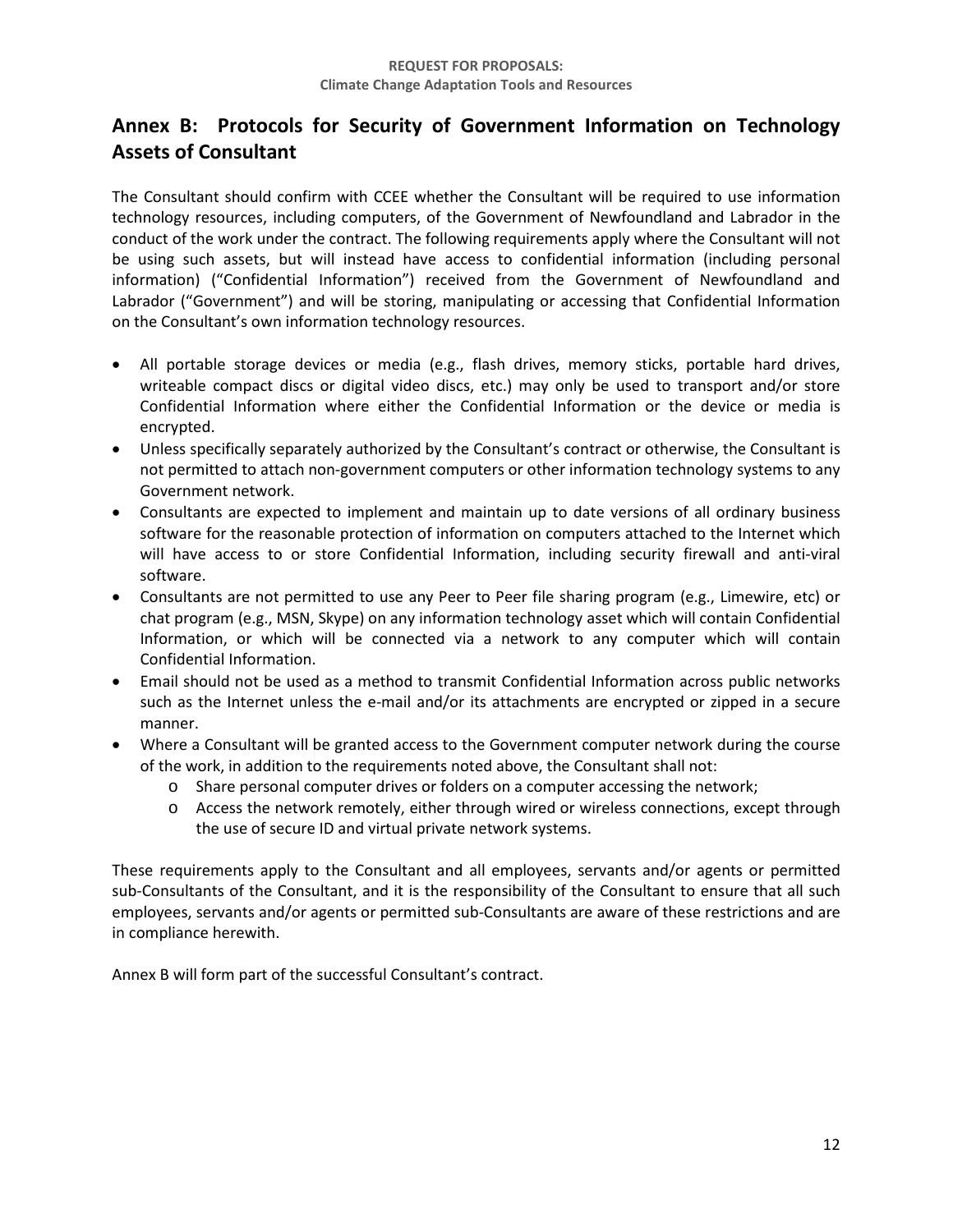# <span id="page-13-0"></span>**Annex C: Climate Change Adaptation Tools**

Data and information is available that engineers, planners and policy-makers can incorporate into their decision-making processes to ensure that the planning of infrastructure and land use will be sustainable with respect to climate change.

1. Climate data

The main type of climate data used by engineers, planners and policy-makers to determine appropriate design standards and management practices for infrastructure are intensity-duration-frequency (IDF) curves. IDF curves characterize the relationship between the intensity of precipitation (e.g., in mm/hr) over a specified duration of time (e.g., 5 minutes, 1, 6, or 24 hours), and its frequency of occurrence. These curves are also used when developing climate change flood risk maps and conducting flood frequency analysis. IDF curves can be used to depict the current climate as well as projected climate.

In 2013, Dr. Joel Finnis was contracted by CCEE to provide current and projected climate IDF curves. Along with the IDF curves, Dr. Finnis also provided projections for eight temperature variables and 11 precipitation variables. This data can be found at: [http://www.exec.gov.nl.ca/exec/ccee/publications/NL%20Climate%20Change%20Projec](http://www.exec.gov.nl.ca/exec/ccee/publications/NL%20Climate%20Change%20Projections%20-%20Full%20Technical%20Report.pdf) [tions%20-%20Full%20Technical%20Report.pdf](http://www.exec.gov.nl.ca/exec/ccee/publications/NL%20Climate%20Change%20Projections%20-%20Full%20Technical%20Report.pdf)

Expanding upon these curves, Conestoga-Rovers & Associates (CRA) provided updated current and projected climate IDF curves to CCEE in 2015. This data can be found at: [http://www.exec.gov.nl.ca/exec/ccee/publications/idf\\_curve\\_2015.pdf](http://www.exec.gov.nl.ca/exec/ccee/publications/idf_curve_2015.pdf)

In addition to climate projections, historic local climate data has been made available on the Community Accounts website via a Climate Information Portal. This provides data for over 70 Environment Canada weather stations throughout Newfoundland and Labrador and can be found at:

http://nl.communityaccounts.ca/climate/

2. Flood risk mapping

Flood risk maps are available for 38 Newfoundland and Labrador communities to help minimize the impact of floods through proper management and planning of known flood plains. Flood risk maps are provided by the Water Resources Division, Department of Environment and Conservation. They are developed using climate change projections and are based on flood events associated with a return period of 20 and 100 years. The Province's flood risk mapping studies and maps are available at: [www.env.gov.nl.ca/env/waterres/flooding/frm](http://www.env.gov.nl.ca/env/waterres/flooding/frm)

3. Hurricane season flood alert system:

The hurricane season flood alert system helps communities prepare for storms and avoid future high-cost expenditures in repairs and damages. This system also helps ensure adequate emergency response planning and protects the public health, life and safety of residents and communities.